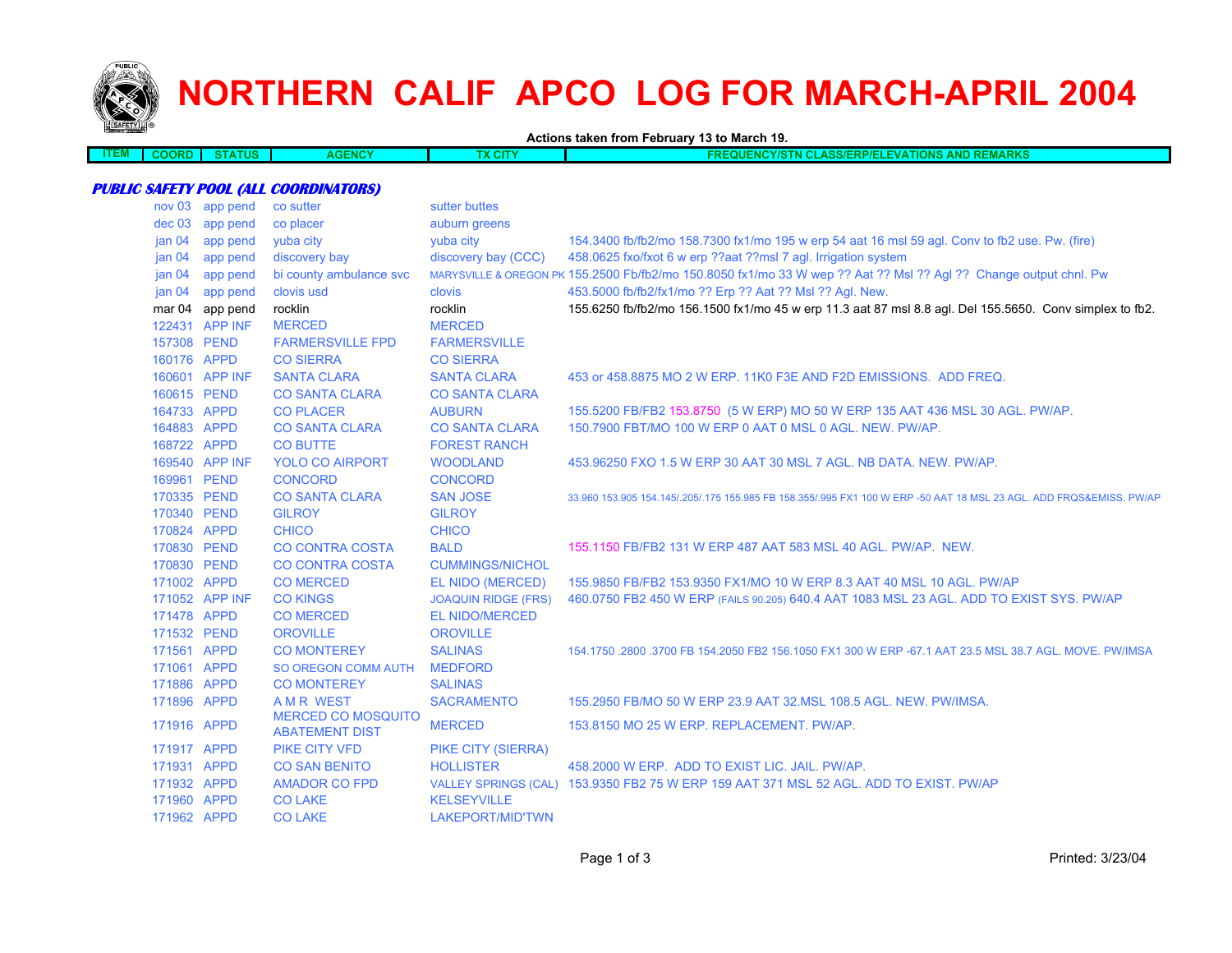|                         | 171963 APPD |                            | <b>CO LAKE</b>                               | <b>LAKEPORT</b>                             | 155.970 FB 155.6250 FX1 -55 AAT 426 MSL 50 AGL. ADD TO EXIST. PW/AP.                                          |
|-------------------------|-------------|----------------------------|----------------------------------------------|---------------------------------------------|---------------------------------------------------------------------------------------------------------------|
|                         | 171991 APPD |                            | <b>BARTON MEM HOSP</b>                       | <b>SO LK TAHOE</b>                          |                                                                                                               |
|                         | 172047 APPD |                            | <b>CO MONTEREY</b>                           | <b>SALINAS</b>                              |                                                                                                               |
|                         |             | 172077 APP INF             | <b>JACKSON RANCHERIA</b><br><b>TRIBAL PD</b> | <b>JACKSON</b>                              |                                                                                                               |
|                         | 172196 APPD |                            | <b>CO CALAVERAS</b>                          | <b>COPPEROPOLIS</b>                         |                                                                                                               |
|                         | 172225 APPD |                            | <b>STANISLAUS COMM SVC</b><br><b>AGENCY</b>  | <b>MODESTO</b>                              | 453.7500 FB2/MO 25 W ERP 0.8 AAT 9.4 MSL 12.5 AGL. NEW. PW/AASHTO                                             |
|                         | 172323 APPD |                            | <b>CSU FRESNO</b>                            | <b>FRESNO</b>                               | 453,5000 FB2/FX1/MO 25 W ERP 25.4 AAT 102 MSL 24 AGL, NEW, PW/AP                                              |
|                         | 172372 PEND |                            | <b>SEASIDE</b>                               | <b>SEASIDE (MON)</b>                        |                                                                                                               |
|                         | 172425 APPD |                            | ST CA: CDF                                   | <b>GRASS VALLEY</b>                         |                                                                                                               |
|                         | 172450 APPD |                            | PATTERSON DIST AMB                           | PATTERSON                                   | 155.2650 MO 60 W ERP. RESTORAL. PW/IMSA.                                                                      |
|                         | 172496 APPD |                            | <b>WALNUT CREEK</b>                          | CO CONTRA COSTA                             | 453/458.0875 2474 MO 2 W ERP. BOMB ROBOT.                                                                     |
|                         |             | 172517 FREQ HLD CO GLENN   |                                              | <b>FRUTO/WILLOWS</b>                        | ???.???? FB/MO 2 W ERP ?? AAT 488 MSL 20 AGL. REQUESTS TWO NEW PAIRS UHF. PW/AP.                              |
|                         | 172522 APPD |                            | ST CA: CDF                                   | <b>STATEWIDE</b>                            | 151.1525 .1675 .1675 .1675 .3575 .3475 .3625 .3775 .3625 .3775 .3925 .4525 .3675 .1675 .1675 .1675 .1675 .167 |
|                         | 172522 APPD |                            | ST CA: CDF                                   | <b>STATEWIDE</b>                            |                                                                                                               |
|                         | 172597 APPD |                            | <b>WEYERHAUSER CORP</b>                      | <b>SALINAS</b>                              | 72.06 08 .32 .44 .52 .60 75.44 .52 .60 MO 1 W ERP. WB VOICE. IG/PCIA.                                         |
|                         | 172827 APPD |                            | <b>FAIRFIELD</b>                             | <b>FAIRFIELD</b>                            | 458.98750 FXO/FXOT 2 W ERP -55.2 AAT 5.8 MSL 7 AGL. NB/F1D. PW/AP                                             |
|                         | 172842 APPD |                            | CO MONTEREY                                  | CO MONTEREY                                 | 453.8000 FBT 35 W ERP GPS/RTK. PW/AASHTO                                                                      |
|                         | 172849 PEND |                            | <b>BERKELEY</b>                              | <b>BERKELEY</b>                             |                                                                                                               |
|                         |             | 172859 APP INF             | <b>HEALDSBURG</b>                            | <b>HEALDSBURG</b>                           |                                                                                                               |
|                         | 172959 APPD |                            | <b>DAVIS</b>                                 | <b>DAVIS</b>                                | 453&458, 0625 FXO/FXOT 2 W ERP. IRRIGATION SYSTEMS, PW/AP, REPLACEMENT.                                       |
|                         | 172816 APPD |                            | <b>BOULDER CREEK FPD</b>                     |                                             | BOULDER CRK(SCRU) 453.03750 MO 2 W ERP. PERSONEL MONITORING SYSTEM, PW/AP                                     |
|                         | 173021 APPD |                            | BARREL TEN QUARTER CIRCLE ESCALON            |                                             | 173.33750 FXO/MO 20 W ERP 13.1 AAT 29 MSL 11 AGL. IG/FIT                                                      |
|                         | 173003 APPD |                            | <b>CO TULARE</b>                             | <b>PORTERVILLE</b>                          |                                                                                                               |
|                         | 173110 APPD |                            | <b>LINCOLN</b>                               | <b>LINCOLN</b>                              |                                                                                                               |
|                         | 173116 APPD |                            | ST CA: DOT                                   | <b>OAKLAND</b>                              | 47.0200 .0600 110 W EERP -11 AAT 9.1 MSL 73.8 AGL. MINOR MODS. PW/AP.                                         |
|                         |             | 173167 ADJ STATE CO KINGS  |                                              | <b>CO KINGS</b>                             |                                                                                                               |
|                         | 173249 PEND |                            | <b>ROSEVILLE</b>                             | <b>ROSEVILLE</b>                            |                                                                                                               |
|                         |             | 173256 new 3/16            | CO CONTRA COSTA                              | BALD, ROCKY, CUMM, PL<br>HL, KREGOR, NICHOL |                                                                                                               |
|                         |             | 173258 new 3/16            | CO CONTRA COSTA                              | KREGOR, HIGHLAND, PL<br>HILL, PITTSBRG      |                                                                                                               |
|                         |             | 173262 new 3/16            | CO CONTRA COSTA                              | KREGOR, MTZ, PL HILL,<br>ROCKY, BALD, CUMM  |                                                                                                               |
|                         |             | 173265 APP INF             | MTN VALLEY USD                               | HAYFORK (TRI)                               | 155.2200 FB/MO 69.5 W ERP -315.9 AAT 718 MSL 12 AGL. RESTORE. PW/AP                                           |
|                         |             | 173292 APP INFO TURLOCK    |                                              | <b>TURLOCK</b>                              |                                                                                                               |
|                         | 173381 PEND |                            | CO MENDOCINO                                 | <b>UKIAH</b>                                | ???.???? MO 5 W ERP. PW/AP                                                                                    |
|                         |             |                            | 173387 NEW 3/18 CORTE MADERA                 | <b>CORTE MADERA</b>                         | ???.???? FB/FBS/MO 92 W ERP 28 AAT 49 MSL 64 AGL. NEW. PW/AP                                                  |
|                         |             | 173415 new 3/19            | TRACY                                        | <b>TRACY</b>                                |                                                                                                               |
| <b>470-512 MHz POOL</b> |             |                            |                                              |                                             |                                                                                                               |
|                         |             | nov 02 app pend st ca: oes |                                              | bay area (coord chnl)                       |                                                                                                               |

|  | $1010 = 0.00$ $P0110 = 0.001$ |                     | 304, 2154, 3055, 3011, 117 |                                                                       |
|--|-------------------------------|---------------------|----------------------------|-----------------------------------------------------------------------|
|  | 170597 APPD                   | R. SUSAINATHAN      | LOS GATOS                  | 484.83750 FB6/MO 500 W ERP 715 AAT 1023.6 MSL 52.4 AGL. NEW. IG/PCIA  |
|  | 170663 APPD                   | <b>JOSE FRANCIS</b> | LOS GATOS                  | 484,98750 FB6/MO 500 W ERP 716 AAT 1023.6 MSL 52.4 AGL, NEW, IG/PCIA. |

## **800 MHz PUBLIC SAFETY (GP, YP, GF, YF)**